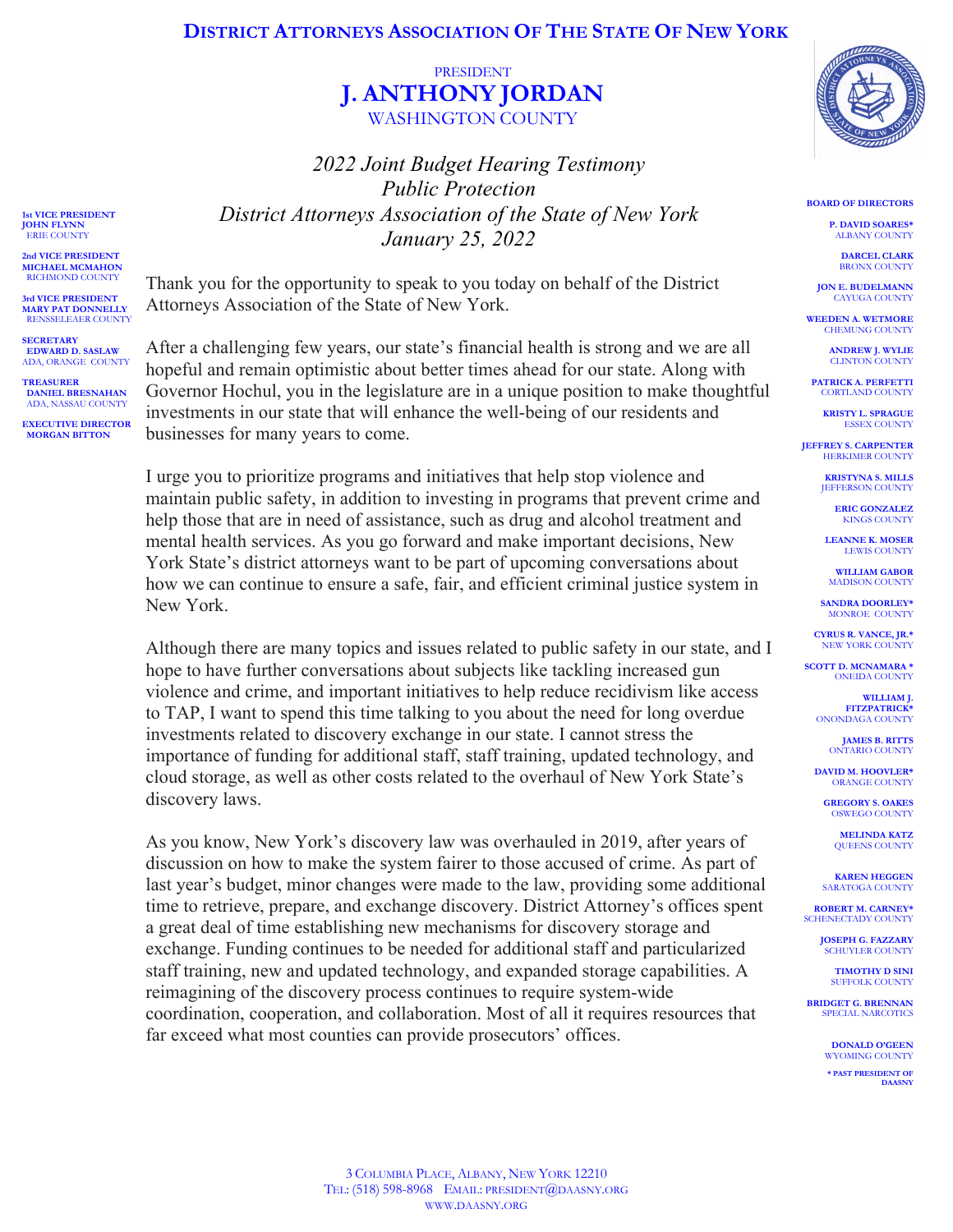## **DISTRICT ATTORNEYS ASSOCIATION OF THE STATE OF NEW YORK**

The success of New York's discovery law will continue to depend on the attention, planning, and resources that we devote to discovery exchange.

Before the discovery reforms became effective in January 2020, prosecutors had more time to review and provide the defense with documents, and only completed discovery when requested or when cases were headed for trial. Now, the number of documents and the amount of electronic discovery could be 20-30 times greater than it was in 2019, because discovery must be produced in every felony and every misdemeanor case, as if the case is going to trial, and within 20 or 35 days of arraignment.

As you might guess, every district attorney's office requires significantly more staff, both legal and support staff, to deal with that increased volume of discovery. Those costs relate to hiring and training additional staff that is needed to review and prepare discovery. For example, medical records and X-rays must be reviewed and redacted to remove patients' social security numbers. Camera footage must be reviewed to blur out license plate information or faces of uninvolved bystanders. Body-worn camera footage continues to be a huge storage problem as well as a time investment by staff. It has been estimated that for every 100 body-worn cameras on the street, a district attorney's office needs one additional staff member, without even considering costs related to storage. Video files are voluminous, and processing those files translates into a need for a 25% increase in staff, including investigators, ADAs, IT staff, and others.

Ironically, the COVID-19 pandemic provided something of a respite from those discovery burdens, considering the slowdown and shutdown of the courts. In addition, a side effect of the pandemic, which resulted in many ADAs and staff working from home, has been that they have been able to devote more time to complying with discovery. Further, with in-person appearances being suspended and court operations considerably slowed down, our offices were able to shift some of their staff to complying with discovery. Moreover, the volume of cases was down during the pandemic. Despite an increase in gun violence, we saw fewer arrests, and we anticipate that the volume of cases and the volume of discovery will begin to increase. As we start to tackle the COVID backlog, we anticipate burdens in discovery compliance as ADAs return to covering in-person court appearances. Fortunately, the pandemic will not last forever, but when society returns to normal, district attorney's offices will need immediate, ongoing, permanent, and significant funding for additional staff.

As far as technology is concerned, each county and each district attorney's office is in its own unique position depending on its existing financial resources. Some counties have more resources than others, and some counties have chosen to spend more money on discovery-related costs than others. Electronic discovery is great, and we would all like to utilize the most modern methods of exchanging discovery electronically. Computer systems, however, must be able to communicate with district attorney's offices, police agencies, defense attorneys, and other agencies. Those systems are not uniform and require major upgrades and additional staff and training.

Storage costs far exceed what was estimated two or three years ago, when changes to New York State's discovery laws were first discussed. The new laws have greatly increased the number of items that have to be retrieved and reviewed, and then stored,